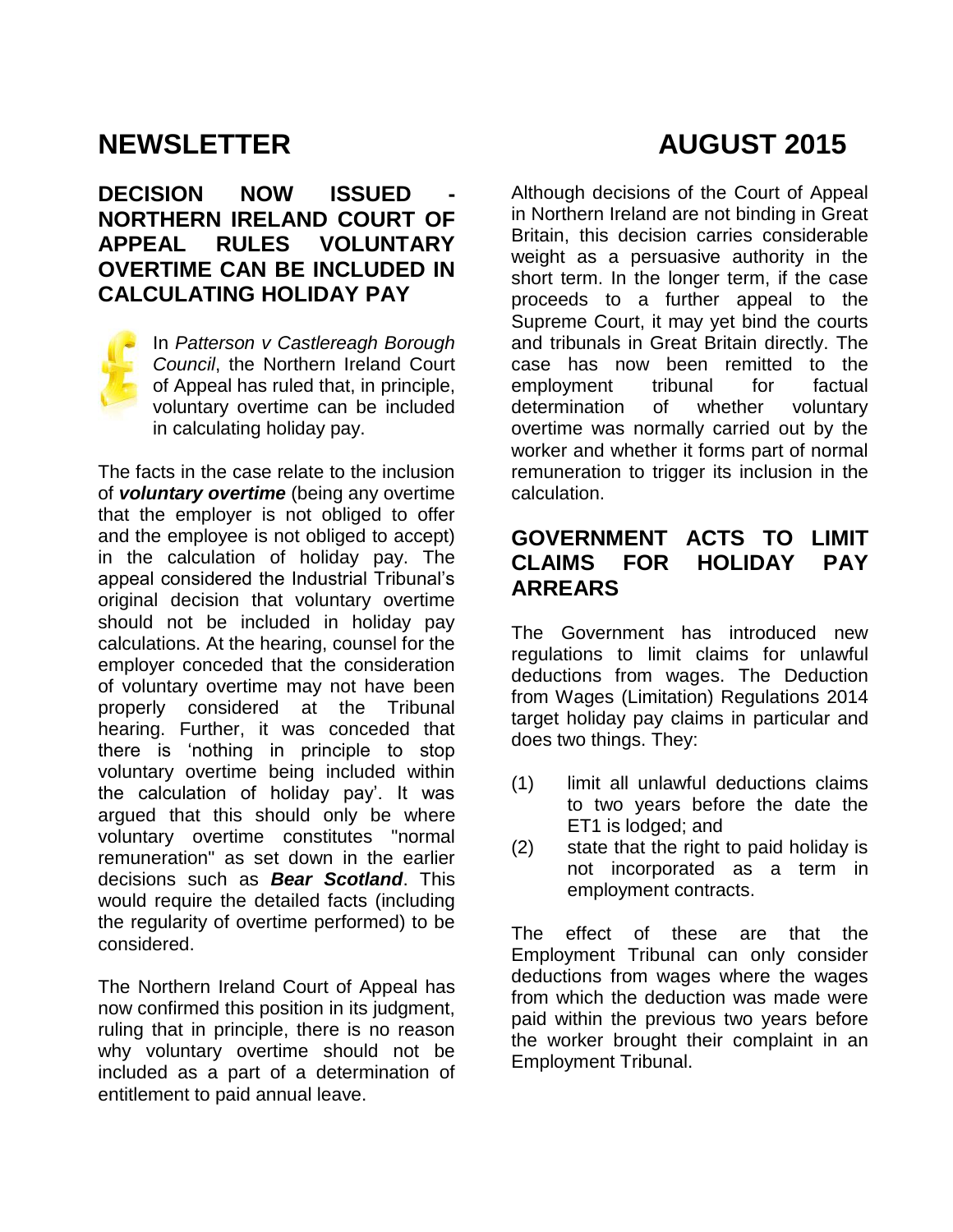In particular these changes relate to complaints in respect of deductions from wages which arise as a result of the employer failing to pay appropriate levels of holiday pay.

The regulations also clarify that the right to payment in respect of annual leave provided for by the Regulations is not intended to operate in such a way so as to provide that right under a worker's contract. It is a separate statutory right. The effect is that claims cannot be brought in the civil courts for breach of contract.

Those new provisions will only apply to complaints presented to an Employment Tribunal on or after 1st July 2015.

#### **ALCOHOL IN THE WORKPLACE: HOW MUCH IS TOO MUCH?**

An NHS Trust recently hit the Employment Tribunal headlines following the judgement of *McElroy v Cambridge Community Services NHS Trust*.

In this case, the Tribunal held that Mr McElroy, a healthcare assistant, was unfairly dismissed after it was reported he had attended for work smelling of alcohol. Mr. McElroy claimed that he had only drunk a few alcoholic drinks during the previous night and was not still "under the influence". Despite the fact that there was no suggestion that Mr. McElroy was drunk, he was suspended pending a disciplinary hearing. During the investigation, an Occupational Health report revealed that he had recently been treated for oesophagitis, which can be associated with alcohol consumption and this was not the first time colleagues had raised concerns about a boozy odour emanating from him.

The Tribunal found that the decision to dismiss was unfair since the Trust's substance misuse policy did not expressly ban the drinking of alcohol during breaks or even before coming to work. The Tribunal judgment decided that it was outwith the 'band of reasonable responses' for the NHS to assume that the smell of alcohol meant that the employee was automatically unfit to perform his duties. It was also noteworthy that when similar concerns had been raised on previous occasions, the employee did not even receive a warning.

A key lesson for employers to take from this case is the need to ensure policies are carefully drafted, understood and followed. Phrases such as 'under the influence of alcohol' are potentially subjective and open to interpretation. The effects of small amounts of alcohol may be significant in one type of workplace or occupation (e.g. health and safety critical environments or where the employee operates machinery or drives) and may arguably be less significant in others.

If an employer wishes to impose a 'zero tolerance' policy it should specifically say so, even to the extent of making it expressly clear that alcohol in an employee's system 'the morning after' will be deemed a disciplinary offence as well. Testing is equally important. Making assessments as to whether an employee has any alcohol in their body at all, never mind whether it is at or above proscribed limits, is very difficult and open to challenge. Employers are well advised to set out how they will test employees for alcohol (or other drugs, for that matter), ensure that the testing process is reasonably accurate and followed, while at the same time balancing against making it so unwieldy as to be practically useless.

If McElroy's case tells us anything it is that employers should scrutinise carefully their current Drug & Alcohol Policy. The alternative may mean waking up one day soon to the hangover of unwelcome litigation.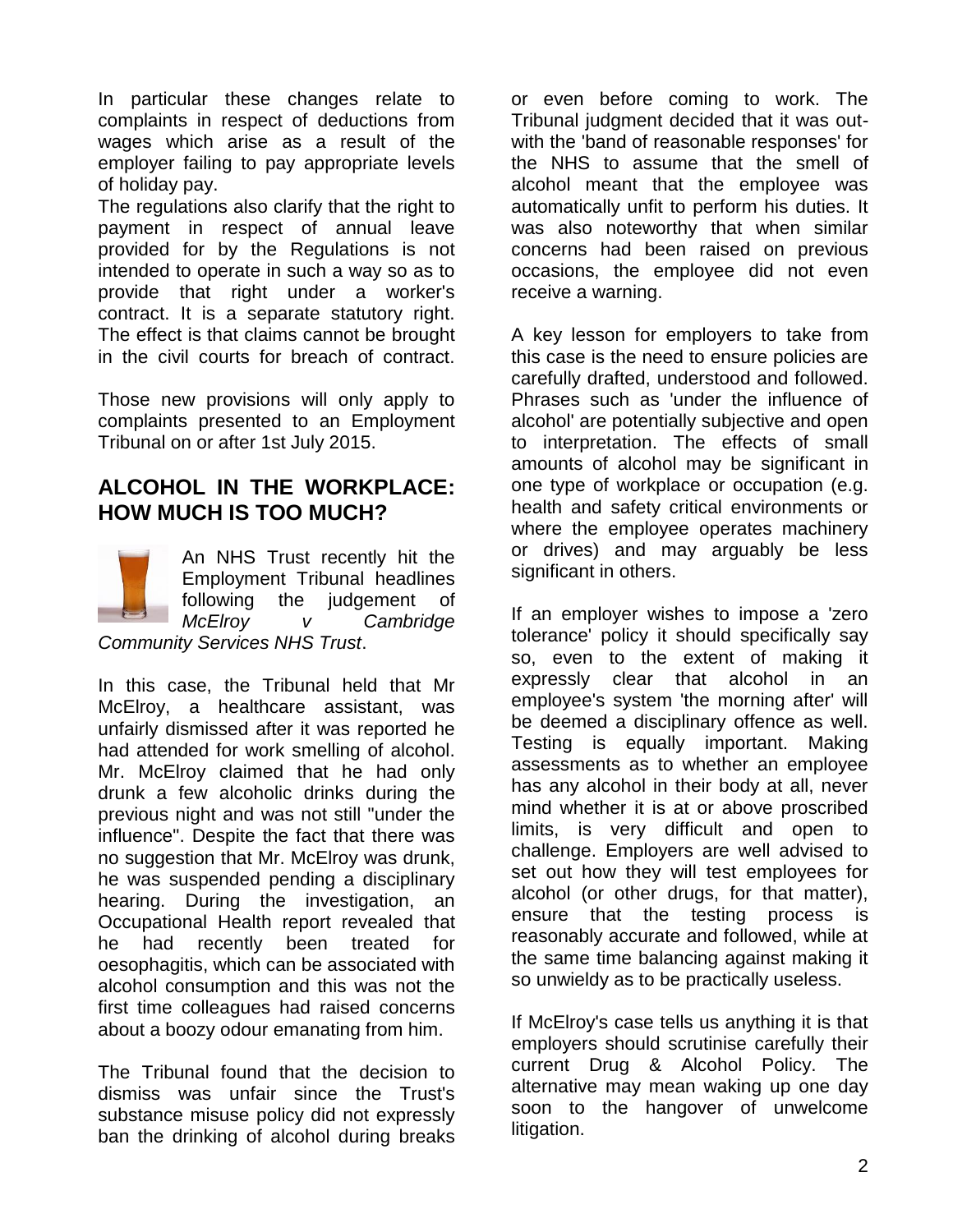#### **ACAS PUBLISHES NEW GUIDANCE ON LEAVE RIGHTS FOR ANTENATAL AND ADOPTION APPOINTMENTS**

#### **Time off for antenatal appointments**

Antenatal care is the care given to women during pregnancy. The number of antenatal appointments will be



between seven and ten. Under certain circumstances, and for certain medical reason, some women may require more.

#### **Key points**

- Pregnant employees are entitled to reasonable paid time off for antenatal care
- Fathers and partners of pregnant women are entitled to unpaid time off to attend two ante-natal appointments
- Time off is capped at six and a half hours for each appointment
- Adopters are allowed time off for adoption appointments
- Surrogacy parents will be allowed unpaid time off for two antenatal visits.

#### **Pregnant employees**

Pregnant employees are entitled to reasonable time off with pay for antenatal care made on the advice of a registered medical practitioner. This may include relaxation classes and parent-craft classes. Except for the first appointment, employees should show the employer (if requested), an appointment card or other documents showing that an appointment has been made. For a first baby women can expect to have up to 10 antenatal appointments. If an employee has previously had a baby then they may have about seven antenatal appointments.

#### **Fathers and partners**

Fathers, partners and civil partners of a pregnant woman are entitled to unpaid time off during working hours to accompany her to two ante-natal appointments. There is no legal right to paid time off for antenatal appointments. However, employers may allow this time off with pay under the terms and conditions of employment, or allow employees to take annual leave, swap shifts or make up time.

#### **Adopters and surrogacy parents**

The main adopter will be able to take paid time off for up to five adoption appointments. The secondary adopter will be entitled to take unpaid time off for up to two appointments.

The right to two unpaid antenatal appointments will also extend to those who will become parents though a surrogacy arrangement, if they expect to satisfy the conditions for, and intend to apply for a Parental Order for the child.